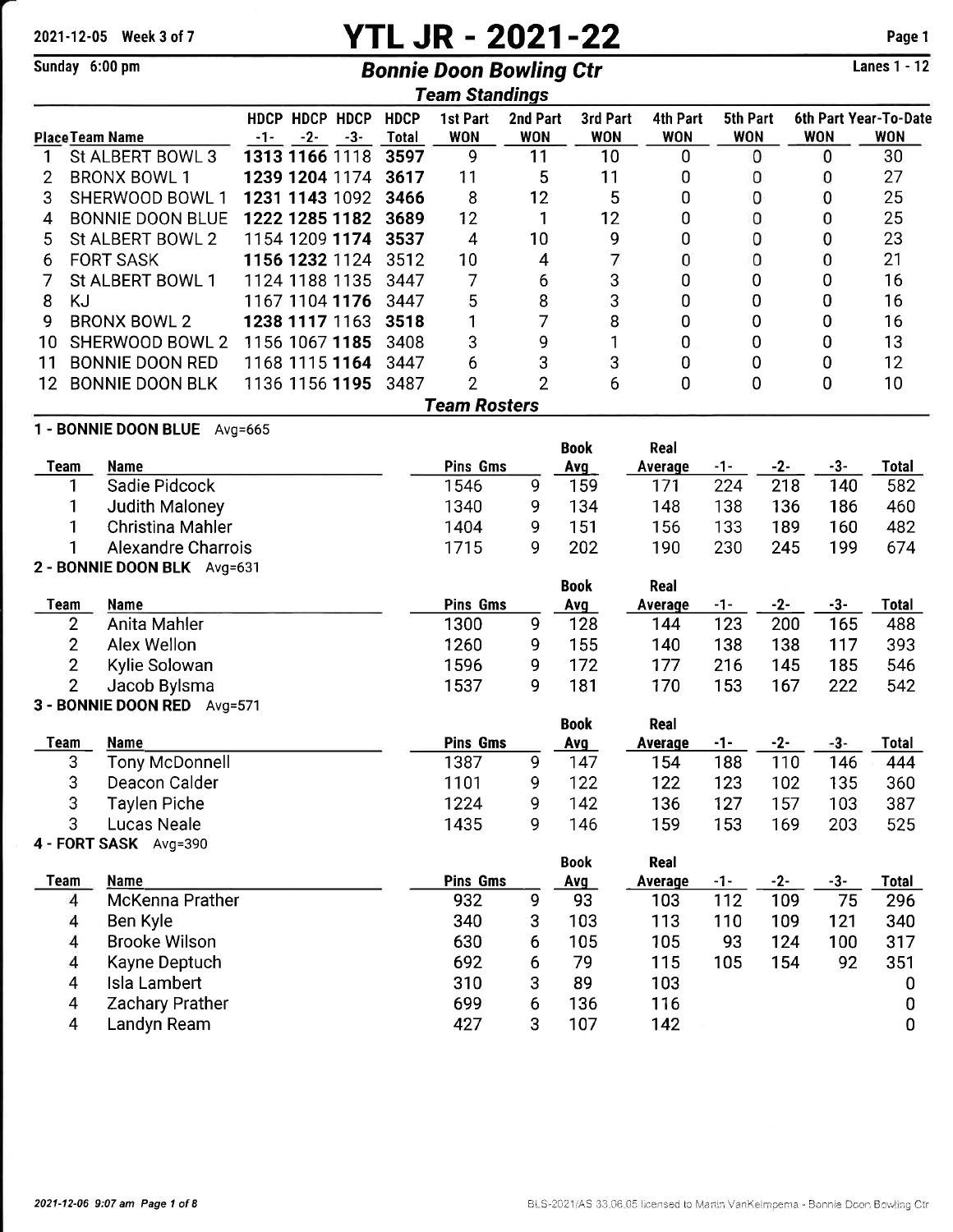|                | 2021-12-05 Week 3 of 7               | <b>YTL JR - 2021-22</b> |   |                    |                        |            |              |              | Page 2              |
|----------------|--------------------------------------|-------------------------|---|--------------------|------------------------|------------|--------------|--------------|---------------------|
| 5 - KJ Avg=530 |                                      |                         |   |                    |                        |            |              |              |                     |
|                |                                      |                         |   | <b>Book</b>        | Real                   |            |              |              |                     |
| <b>Team</b>    | <b>Name</b>                          | <b>Pins Gms</b>         |   | Avg                | Average                | $-1-$      | $-2-$        | $-3-$        | <b>Total</b>        |
| 5              | <b>Willow Hauk</b>                   | 1154                    | 9 | 122                | 128                    | 169        | 110          | 116          | 395                 |
| 5              | Daye-Lynne Cail                      | 667                     | 6 | 115                | 111                    | 126        | 101          | 121          | 348                 |
| 5              | <b>Brianna Lariviere</b>             | 1331                    | 9 | 143                | 147                    | 118        | 131          | 152          | 401                 |
| 5              | Kaden Johnson                        | 943                     | 6 | 140                | 157                    | 143        | 151          | 176          | 470                 |
| 5              | <b>Cornelius Mincone</b>             | 785                     | 6 | 120                | 130                    |            |              |              | 0                   |
|                | 6 - SHERWOOD BOWL 1 Avg=696          |                         |   |                    |                        |            |              |              |                     |
| <b>Team</b>    |                                      | <b>Pins Gms</b>         |   | <b>Book</b>        | Real                   |            |              |              |                     |
| 6              | <b>Name</b><br><b>Madison Bolger</b> | 1612                    | 9 | Avg<br>168         | Average<br>179         | -1-<br>168 | $-2-$<br>170 | $-3-$<br>149 | <b>Total</b><br>487 |
| 6              | <b>Caleb Jenkins</b>                 | 1020                    | 6 | 165                | 170                    | 200        | 152          | 171          | 523                 |
| 6              | Nickolas Draper                      | 1139                    | 6 | 166                | 189                    | 177        | 202          | 188          | 567                 |
| 6              | JD Hyslop                            | 1680                    | 9 | 204                | 186                    | 241        | 174          | 139          | 554                 |
| 6              | Cheyenne Tilden                      | 1102                    | 6 | 162                | 183                    |            |              |              | 0                   |
|                | 7 - SHERWOOD BOWL 2 Avg=607          |                         |   |                    |                        |            |              |              |                     |
|                |                                      |                         |   | <b>Book</b>        | Real                   |            |              |              |                     |
| <b>Team</b>    | <b>Name</b>                          | <b>Pins Gms</b>         |   | Avg                | <b>Average</b>         | $-1-$      | $-2-$        | $-3-$        | <b>Total</b>        |
| 7              | Rain Rodden                          | 1482                    | 9 | 151                | 164                    | 196        | 160          | 208          | $564^{+}$           |
| 7              | <b>Tanner Rodden</b>                 | 644                     | 6 | 136                | 107                    | 110        | 104          | 101          | $315 -$             |
| 7              | <b>Arwin Jenkins</b>                 | 805                     | 6 | 145                | 134                    | 134        | 120          | 157          | 411                 |
| 7              | Lochlan Muir                         | 1466                    | 9 | 157                | 162                    | 168        | 135          | 171          | 474                 |
| 7              | Peyton Tilden                        | 1084                    | 6 | 165                | 180                    |            |              |              | $\bf{0}$            |
|                | 8 - BRONX BOWL 1 Avg=511             |                         |   |                    |                        |            |              |              |                     |
|                |                                      |                         |   | <b>Book</b>        | Real                   |            |              |              |                     |
| <b>Team</b>    | <b>Name</b>                          | <b>Pins Gms</b>         |   | Avg                | Average                | -1-        | $-2-$        | $-3-$        | <b>Total</b>        |
| 8              | Ethan Rosborough                     | 1033                    | 9 | 110                | 114                    | 125        | 165          | 144          | 434                 |
| 8              | Celine Kootenay                      | 1133                    | 9 | 97                 | 125                    | 136        | 141          | 116          | 393                 |
| 8              | <b>Paxton Louis</b>                  | 1263                    | 9 | 134                | 140                    | 164        | 111          | 86           | 361                 |
| 8              | <b>River Cappo</b>                   | 1189                    | 9 | 116                | 132                    | 147        | 120          | 161          | 428                 |
|                | 9 - BRONX BOWL 2 Avg=360             |                         |   |                    |                        |            |              |              |                     |
| Team           | <b>Name</b>                          | Pins Gms                |   | <b>Book</b><br>Avg | Real<br><b>Average</b> | -1-        | $-2-$        | -3-          | <b>Total</b>        |
| 9              | <b>Brady Mader</b>                   | 754                     | 9 | 84                 | 83                     | 102        | 40           | 77           | 219                 |
| 9              | Zackery Watkiss                      | 923                     | 9 | 100                | 102                    | 112        | 80           | 105          | 297                 |
| 9              | Oksana Baerg                         | 900                     | 9 | 95                 | 100                    | 133        | 104          | 90           | 327                 |
| 9              | Porter Nolan                         | 395                     | 3 | 75                 | 131                    | 131        | 133          | 131          | 395                 |
| 9              | Dean Walker                          | 626                     | 6 | 111                | 104                    |            |              |              | $\mathbf 0$         |
|                | 10 - St ALBERT BOWL 1<br>Avg= $643$  |                         |   |                    |                        |            |              |              |                     |
|                |                                      |                         |   | <b>Book</b>        | Real                   |            |              |              |                     |
| <b>Team</b>    | <b>Name</b>                          | <b>Pins Gms</b>         |   | Avg                | Average                | $-1-$      | $-2-$        | -3-          | Total               |
| 10             | Domenic Angotti-Cargill              | 1438                    | 9 | 164                | 159                    | 141        | 154          | 168          | 463                 |
| 10             | <b>Tidus Garritano</b>               | 1485                    | 9 | 155                | 165                    | 146        | 163          | 142          | 451                 |
| 10             | <b>Grayson Kilmury</b>               | 1367                    | 9 | 148                | 151                    | 175        | 140          | 159          | 474                 |
| 10             | Parker Allen                         | 1516                    | 9 | 154                | 168                    | 143        | 212          | 147          | 502                 |
|                | 11 - St ALBERT BOWL 2 Avg=546        |                         |   |                    |                        |            |              |              |                     |
|                |                                      |                         |   | <b>Book</b>        | Real                   |            |              |              |                     |
| <b>Team</b>    | Name                                 | <b>Pins Gms</b>         |   | <b>Avg</b>         | <b>Average</b>         | -1-        | $-2-$        | $-3-$        | <b>Total</b>        |
| 11             | <b>Ben Wirth</b>                     | 963                     | 9 | 98                 | 107                    | 72         | 137          | 124          | 333                 |
| 11             | Olivia Labonte                       | 1341                    | 9 | 141                | 149                    | 168        | 139          | 163          | 470                 |
| 11             | <b>River Kidd</b>                    | 1202                    | 9 | 121                | 133                    | 153        | 149          | 134          | 436                 |
| 11             | Max Harty                            | 1417                    | 9 | 149                | 157                    | 141        | 164          | 133          | 438                 |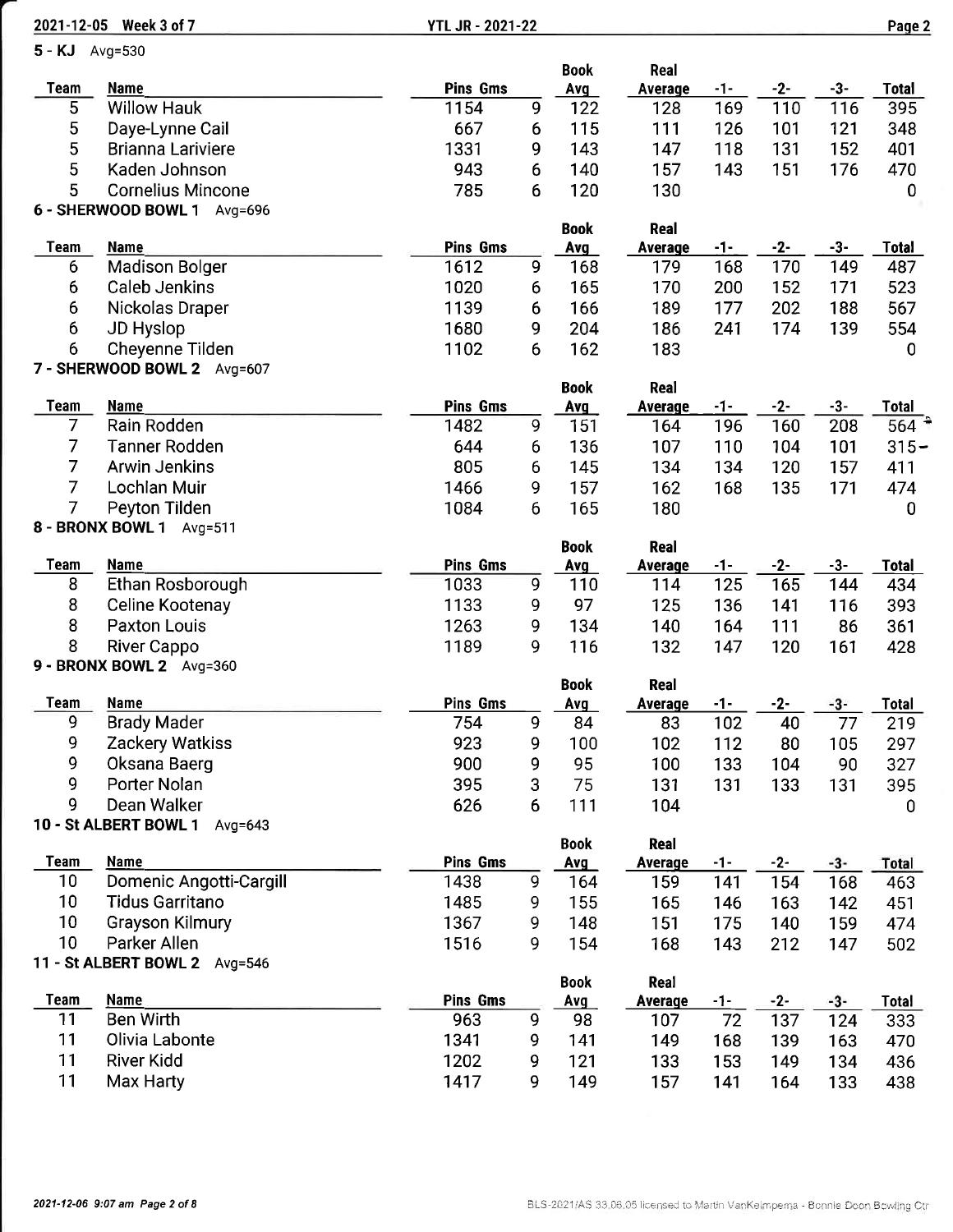| 2021-12-05 | Week 3 of 7                   | <b>YTL JR - 2021-22</b> |   |             |         |     |     |     | Page 3 |
|------------|-------------------------------|-------------------------|---|-------------|---------|-----|-----|-----|--------|
|            | 12 - St ALBERT BOWL 3 Avg=620 |                         |   |             |         |     |     |     |        |
|            |                               |                         |   | <b>Book</b> | Real    |     |     |     |        |
| Team       | Name                          | Pins Gms                |   | Avg         | Average | -1- | -2- | -3- | Total  |
| 12         | Freedom Hawryluk              | 1119                    | Q | 128         | 124     | 121 | 108 | 123 | 352    |
| 12         | Sofia Carlson                 | 1318                    | q | 134         | 146     | 174 | 139 | 150 | 463    |
| 12         | Sylar Garritano               | 1559                    | 9 | 148         | 173     | 258 | 169 | 146 | 573    |
| 12         | <b>Connor Allen</b>           | 1595                    | a | 161         | 177     | 196 | 186 | 135 | 517    |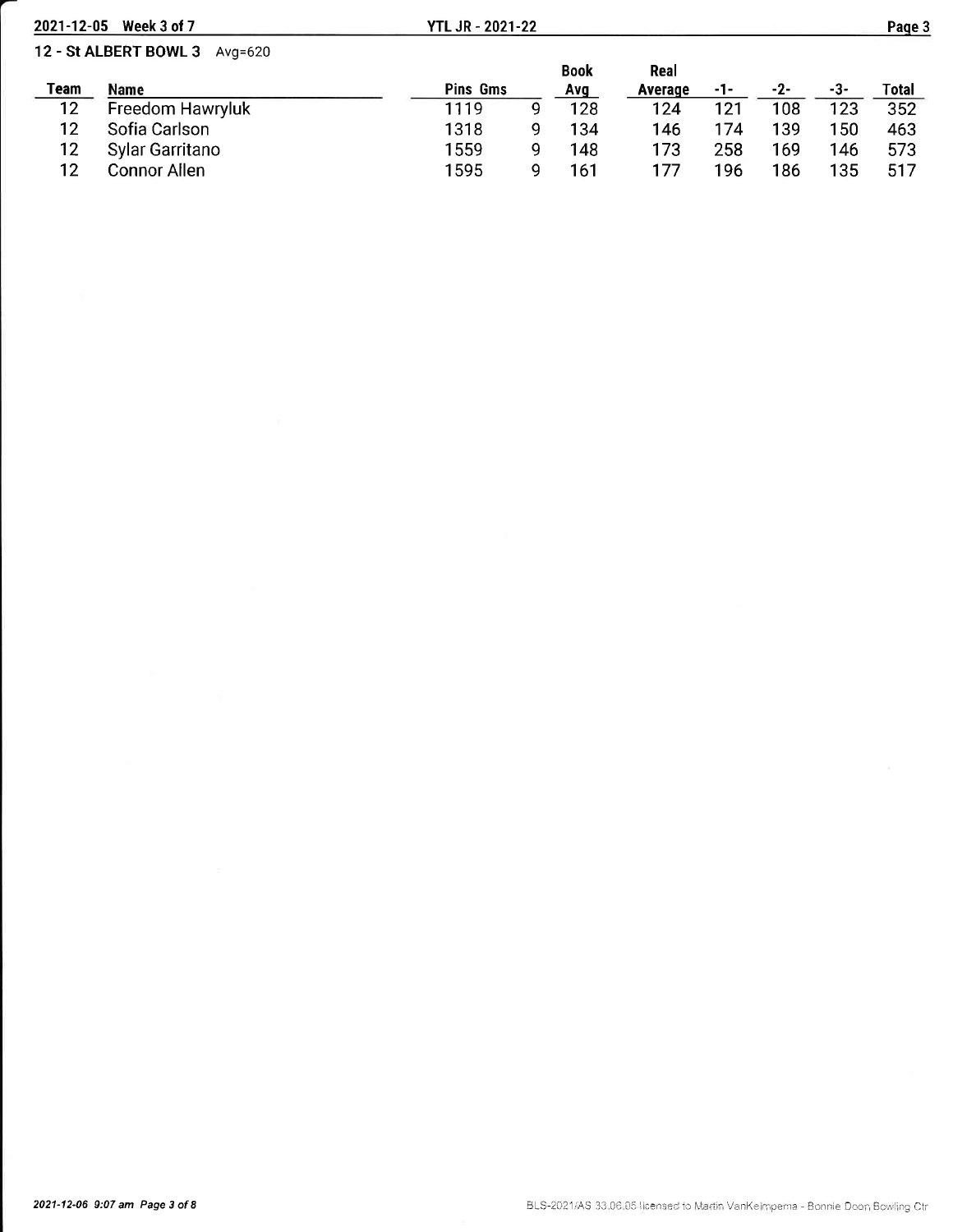2021-12-05 Week 3 of 7 Page 4

|              |                                 | <b>Season High Scores</b> |                                 |                        |
|--------------|---------------------------------|---------------------------|---------------------------------|------------------------|
|              | <b>Team Handicap Game</b>       |                           | <b>Team Handicap Series</b>     |                        |
|              | 1313<br>St ALBERT BOWL 3        |                           | 3689<br><b>BONNIE DOON BLUE</b> |                        |
|              | 1310<br><b>BONNIE DOON BLUE</b> |                           | 3624<br>SHERWOOD BOWL 1         |                        |
|              | 1279<br>St ALBERT BOWL 1        |                           | 3617<br><b>BRONX BOWL 1</b>     |                        |
|              | 1249<br><b>BONNIE DOON RED</b>  |                           | 3597<br>St ALBERT BOWL 3        |                        |
|              | 1248<br><b>BRONX BOWL 1</b>     |                           | 3571<br>St ALBERT BOWL 2        |                        |
|              | 1238<br><b>BRONX BOWL 2</b>     |                           | 3560<br><b>FORT SASK</b>        |                        |
|              | 1238<br>St ALBERT BOWL 2        |                           | 3544<br>SHERWOOD BOWL 2         |                        |
|              | 1234<br><b>FORT SASK</b>        |                           | <b>KJ</b><br>3518               |                        |
|              | 1232<br>SHERWOOD BOWL 1         |                           | 3518<br><b>BRONX BOWL 2</b>     |                        |
|              | 1209<br>SHERWOOD BOWL 2         |                           | 3512<br>St ALBERT BOWL 1        |                        |
|              | <b>Scratch Game</b>             | <b>Scratch Series</b>     | <b>Handicap Game</b>            | <b>Handicap Series</b> |
| <b>Boys</b>  | 270 Alexandre Charrois          | 674 Alexandre Charrois    | 403 Grayson Kilmury             | 1001 Porter Nolan      |
|              | 265 Grayson Kilmury             | 581 Connor Allen          | 394 Sylar Garritano             | 981 Sylar Garritano    |
|              | 258 Sylar Garritano             | 573 Sylar Garritano       | 390 Lochlan Muir                | 949 Tony McDonnell     |
|              | 258 Lochlan Muir                | 572 Nickolas Draper       | 362 Connor Allen                | 948 Lochlan Muir       |
|              | 241 JD Hyslop                   | 565 JD Hyslop             | 361 Taylen Piche                | 947 Connor Allen       |
|              | 240 Connor Allen                | 563 Domenic Angotti-C     | 358 Nickolas Draper             | 947 Ethan Rosborough   |
|              | 236 Nickolas Draper             | 552 Lochlan Muir          | 356 Tony McDonnell              | 946 Landyn Ream        |
|              | 230 Domenic Angotti-C           | 549 Tidus Garritano       | 356 Alexandre Charrois          | 945 Kayne Deptuch      |
|              | 229 Taylen Piche                | 542 Jacob Bylsma          | 354 Zackery Watkiss             | 939 Lucas Neale        |
|              | 222 Jacob Bylsma                | 525 Lucas Neale           | 352 Kayne Deptuch               | 938 Alexandre Charroi  |
|              |                                 |                           |                                 | 938 Nickolas Draper    |
| <b>Girls</b> | 241 Sadie Pidcock               | 622 Peyton Tilden         | 377 Sadie Pidcock               | 985 Peyton Tilden      |
|              | 228 Brianna Lariviere           | 593 Kylie Solowan         | 365 Brianna Lariviere           | 966 Rain Rodden        |
|              | 219 Cheyenne Tilden             | 582 Sadie Pidcock         | 358 Sofia Carlson               | 960 Sadie Pidcock      |
|              | 219 Peyton Tilden               | 564 Rain Rodden           | 354 Anita Mahler                | 956 Kylie Solowan      |
|              | 216 Kylie Solowan               | 563 Madison Bolger        | 342 Rain Rodden                 | 950 Anita Mahler       |
|              | 208 Rain Rodden                 | 557 Cheyenne Tilden       | 340 Cheyenne Tilden             | 946 Celine Kootenay    |
|              | 207 Sofia Carlson               | 531 Brianna Lariviere     | 340 Peyton Tilden               | 945 Judith Maloney     |
|              | 204 Madison Bolger              | 496 Olivia Labonte        | 337 Celine Kootenay             | 942 Brianna Lariviere  |
|              | 200 Anita Mahler                | 492 Judith Maloney        | 335 Christina Mahler            | 940 Christina Mahler   |
|              | 189 Christina Mahler            | 490 Christina Mahler      | 335 Kylie Solowan               | 929 Cheyenne Tilden    |
|              |                                 |                           | 335 Judith Maloney              |                        |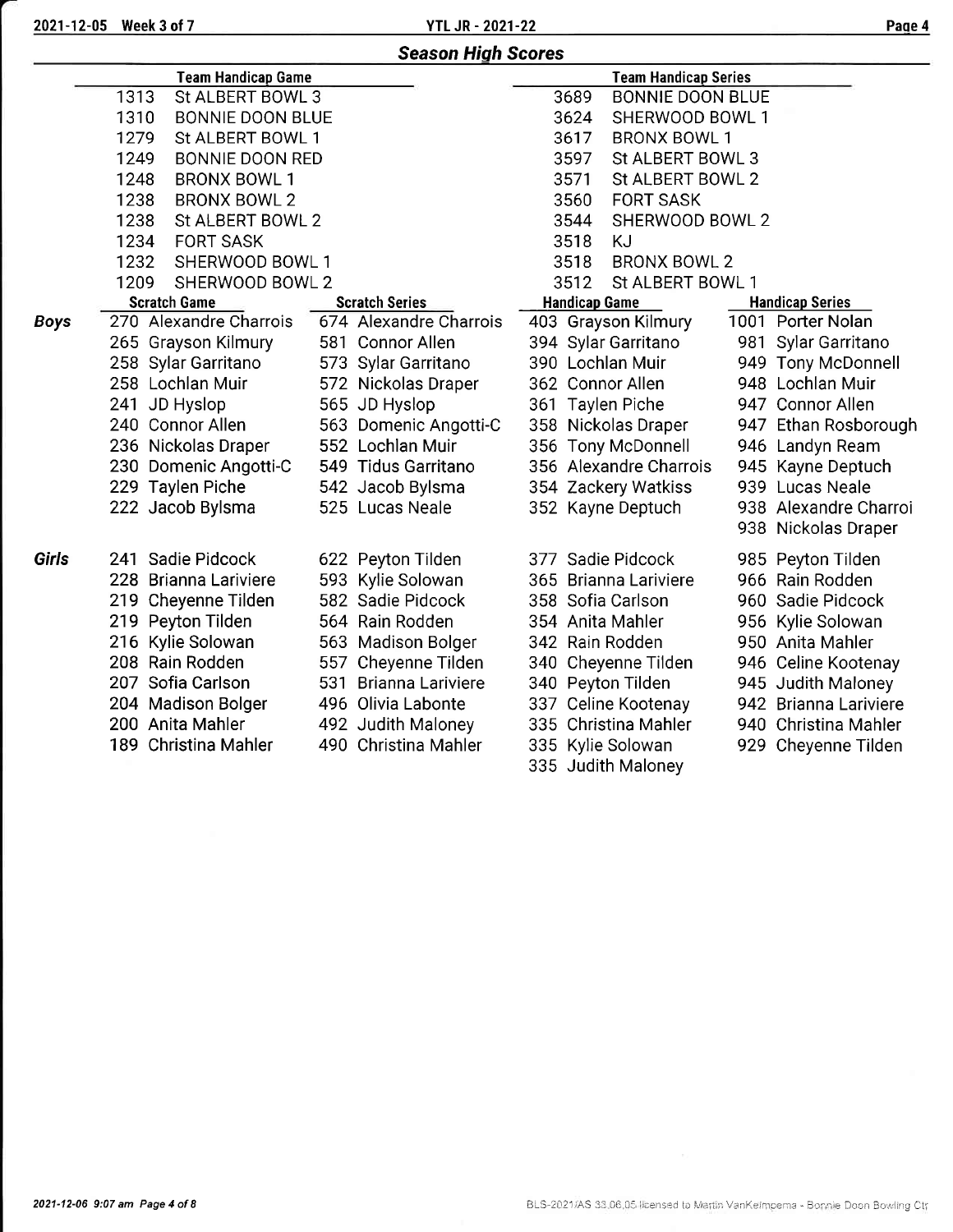|             | <b>Team Handicap Game</b>       |                           |                                   | <b>Team Handicap Series</b> |
|-------------|---------------------------------|---------------------------|-----------------------------------|-----------------------------|
|             | St ALBERT BOWL 3<br>1313        |                           | 3689                              | <b>BONNIE DOON BLUE</b>     |
|             | 1285<br><b>BONNIE DOON BLUE</b> |                           | 3617<br><b>BRONX BOWL 1</b>       |                             |
|             | 1239<br><b>BRONX BOWL 1</b>     |                           | 3597                              | St ALBERT BOWL 3            |
|             | <b>Scratch Game</b>             | <b>Scratch Series</b>     | <b>Handicap Game</b>              | <b>Handicap Series</b>      |
| <b>Boys</b> | 258 Sylar Garritano             | 674 Alexandre Charrois    | 394 Sylar Garritano               | 1001 Porter Nolan           |
|             | 245 Alexandre Charrois          | 573 Sylar Garritano       | 352 Kayne Deptuch                 | 981 Sylar Garritano         |
|             | 241 JD Hyslop                   | 567 Nickolas Draper       | 343 Parker Allen                  | 947 Ethan Rosborough        |
| Girls       | 224 Sadie Pidcock               | 582 Sadie Pidcock         | 354 Anita Mahler                  | 966 Rain Rodden             |
|             | 216 Kylie Solowan               | 564 Rain Rodden           | 350 Sadie Pidcock                 | 960 Sadie Pidcock           |
|             | 208 Rain Rodden                 | 546 Kylie Solowan         | 342 Rain Rodden                   | 950 Anita Mahler            |
|             | <b>Weekly Game Over Average</b> |                           | <b>Weekly Series over Average</b> |                             |
|             | <b>Game - Avg=Difference</b>    |                           | <b>Series - Avg=Difference</b>    |                             |
| <b>Boys</b> | 258 - 148=110                   | Sylar Garritano           | 395 - 225=170                     | Porter Nolan                |
|             | 154 - 79 = 75                   | Kayne Deptuch             | 573 - 444=129                     | Sylar Garritano             |
|             | $212 - 154 = 58$                | Parker Allen              | $351 - 237 = 114$                 | Kayne Deptuch               |
|             | 133 - 75=58                     | Porter Nolan              | 434 - 330 = 104                   | Ethan Rosborough            |
|             | $203 - 146 = 57$                | Lucas Neale               | $525 - 438 = 87$                  | Lucas Neale                 |
|             | $165 - 110 = 55$                | Ethan Rosborough          | 428 - 348 = 80                    | <b>River Cappo</b>          |
|             | $161 - 116 = 45$                | River Cappo               | 567 - 498 = 69                    | Nickolas Draper             |
|             | 245 - 202=43                    | <b>Alexandre Charrois</b> | $674 - 606 = 68$                  | <b>Alexandre Charrois</b>   |
|             | 188 - 147 = 41                  | <b>Tony McDonnell</b>     | 470 - 420=50                      | Kaden Johnson               |
|             | 222 - 181=41                    | Jacob Bylsma              | $502 - 462 = 40$                  | Parker Allen                |
|             | 137 - 98 = 39                   | <b>Ben Wirth</b>          | $333 - 294 = 39$                  | Ben Wirth                   |
|             | 241 - 204=37                    | JD Hyslop                 | $517 - 483 = 34$                  | Connor Allen                |
|             | $176 - 140 = 36$                | Kaden Johnson             | $340 - 309 = 31$                  | Ben Kyle                    |
|             | 202 - 166=36                    | Nickolas Draper           | 474 - 444=30                      | Grayson Kilmury             |
|             | $196 - 161 = 35$                | <b>Connor Allen</b>       | 523 - 495=28                      | <b>Caleb Jenkins</b>        |
|             | $200 - 165 = 35$                | <b>Caleb Jenkins</b>      | $444 - 441 = 3$                   | <b>Tony McDonnell</b>       |
|             | $164 - 134 = 30$                | Paxton Louis              | $474 - 471 = 3$                   | Lochlan Muir                |
|             | 175 - 148 = 27                  | <b>Grayson Kilmury</b>    | $542 - 543 = -1$                  | Jacob Bylsma                |
|             | $102 - 84 = 18$                 | <b>Brady Mader</b>        | $297 - 300 = -3$                  | <b>Zackery Watkiss</b>      |
|             | 121 - 103=18                    | Ben Kyle                  | $360 - 366 = -6$                  | Deacon Calder               |
|             | 157 - 142=15                    | <b>Taylen Piche</b>       | 438 - 447=-9                      | Max Harty                   |
|             | 164 - 149=15                    | Max Harty                 | $451 - 465 = -14$                 | <b>Tidus Garritano</b>      |
|             | $171 - 157 = 14$                | <b>Lochlan Muir</b>       | $463 - 492 = -29$                 | Domenic Angotti-Cargill     |
|             | 135 - 122=13                    | Deacon Calder             | $352 - 384 = -32$                 | Freedom Hawryluk            |
|             | 112 - 100 = 12                  | Zackery Watkiss           | $219 - 252 = -33$                 | <b>Brady Mader</b>          |
|             | $163 - 155 = 8$                 | <b>Tidus Garritano</b>    | $387 - 426 = -39$                 | <b>Taylen Piche</b>         |
|             | $168 - 164 = 4$                 | Domenic Angotti-Cargill   | $361 - 402 = -41$                 | <b>Paxton Louis</b>         |
|             | $123 - 128 = -5$                | Freedom Hawryluk          | $554 - 612 = -58$                 | JD Hyslop                   |
|             | $138 - 155 = -17$               | Alex Wellon               | $393 - 465 = -72$                 | Alex Wellon                 |
| Girls       | 200 - 128 = 72                  | Anita Mahler              | $564 - 453 = 111$                 | Rain Rodden                 |
|             | $224 - 159 = 65$                | Sadie Pidcock             | $582 - 477 = 105$                 | Sadie Pidcock               |
|             | $208 - 151 = 57$                | Rain Rodden               | 488 - 384=104                     | Anita Mahler                |
|             | 186 - 134=52                    | Judith Maloney            | $393 - 291 = 102$                 | Celine Kootenay             |
|             | 169 - 122=47                    | <b>Willow Hauk</b>        | $436 - 363 = 73$                  | <b>River Kidd</b>           |
|             | $216 - 172 = 44$                | Kylie Solowan             | $463 - 402 = 61$                  | Sofia Carlson               |
|             | 141 - 97=44                     | Celine Kootenay           | $460 - 402 = 58$                  | Judith Maloney              |
|             | 174 - 134=40                    | Sofia Carlson             | 470 - 423=47                      | Olivia Labonte              |
|             | $189 - 151 = 38$                | Christina Mahler          | $327 - 285 = 42$                  | Oksana Baerg                |
|             | $133 - 95 = 38$                 | Oksana Baerg              | $546 - 516 = 30$                  | Kylie Solowan               |
|             |                                 |                           |                                   |                             |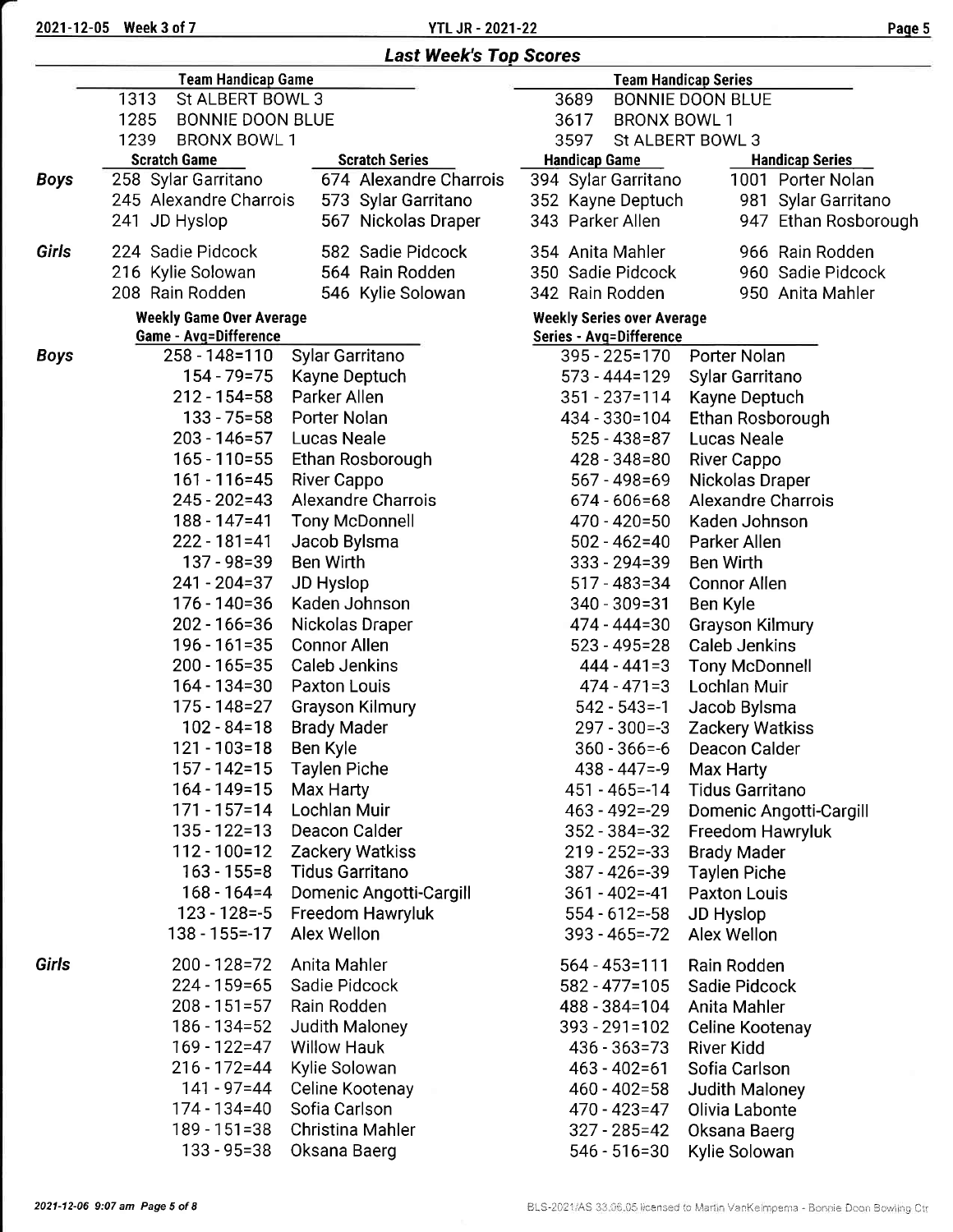| age |  |
|-----|--|
|-----|--|

| <b>Weekly Game Over Average</b> |                             | <b>Weekly Series over Average</b> |                       |
|---------------------------------|-----------------------------|-----------------------------------|-----------------------|
| Game - Avg=Difference           |                             | Series - Avg=Difference           |                       |
| $153 - 121 = 32$                | <b>River Kidd</b>           | 482 - 453 = 29                    | Christina Mahler      |
|                                 | 168 - 141=27 Olivia Labonte | 395 - 366 = 29                    | <b>Willow Hauk</b>    |
| 124 - 105 = 19                  | Brooke Wilson               | $296 - 279 = 17$                  | McKenna Prather       |
| $112 - 93 = 19$                 | McKenna Prather             | $348 - 345 = 3$                   | Daye-Lynne Cail       |
| $157 - 145 = 12$                | Arwin Jenkins               | $317 - 315 = 2$                   | <b>Brooke Wilson</b>  |
| $126 - 115 = 11$                | Daye-Lynne Cail             | $487 - 504 = -17$                 | <b>Madison Bolger</b> |
| $152 - 143 = 9$                 | Brianna Lariviere           | 411 - 435 = - 24                  | Arwin Jenkins         |
| $170 - 168 = 2$                 | <b>Madison Bolger</b>       | $401 - 429 = -28$                 | Brianna Lariviere     |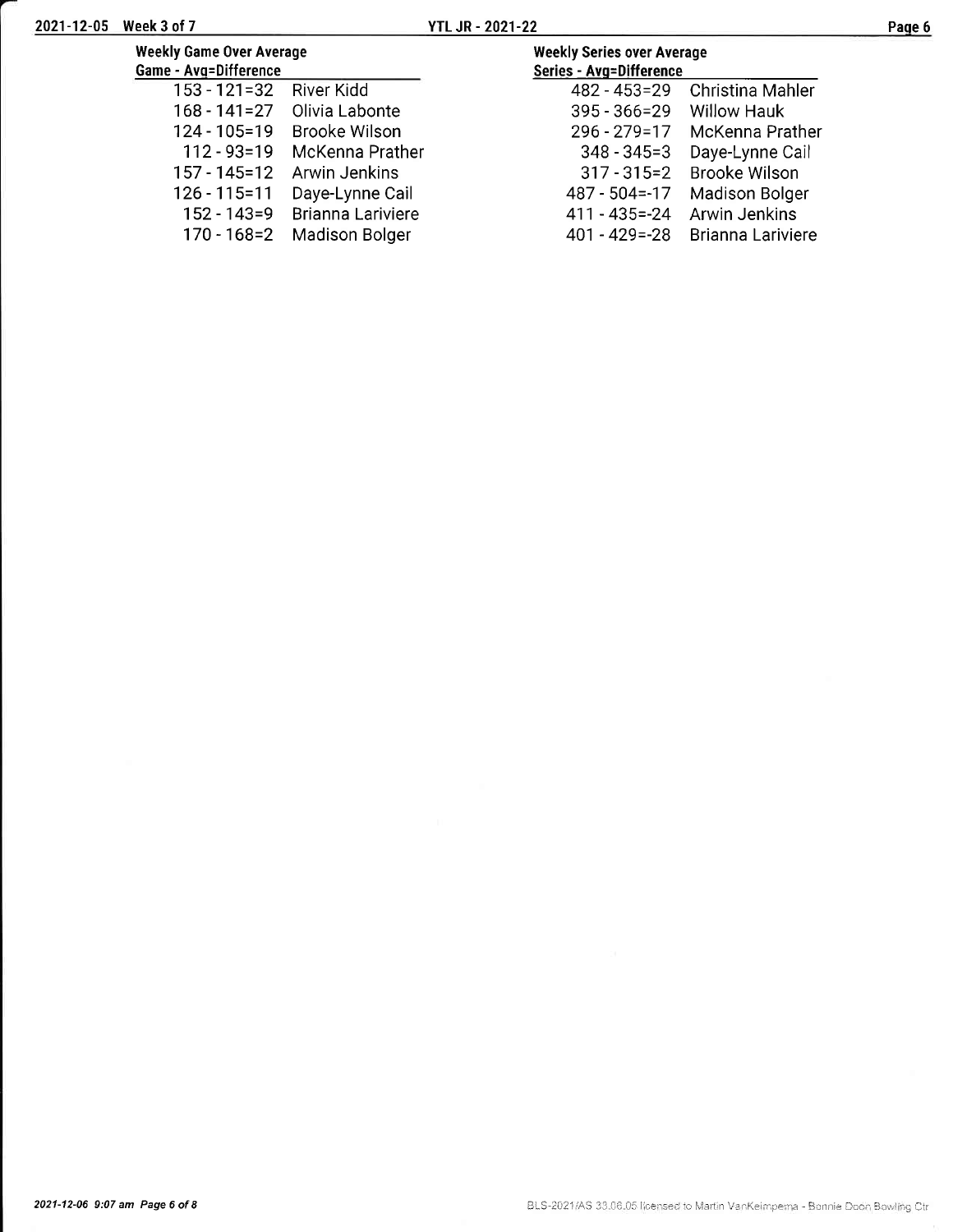### **Effi** Boys

|                         |                           |      | Year-To-Date |         |  |
|-------------------------|---------------------------|------|--------------|---------|--|
| <b>Team Name</b>        | Name                      | Pins |              | Gms Avg |  |
| <b>BONNIE DOON BLUE</b> | <b>Alexandre Charrois</b> | 1715 | 9            | 190     |  |
| SHERWOOD BOWL 1         | Nickolas Draper           | 1139 | 6            | 189     |  |
| SHERWOOD BOWL 1         | <b>JD Hyslop</b>          | 1680 | 9            | 186     |  |
| St ALBERT BOWL 3        | <b>Connor Allen</b>       | 1595 | 9            | 177     |  |
| St ALBERT BOWL 3        | <b>Sylar Garritano</b>    | 1559 | 9            | 173     |  |
| <b>BONNIE DOON BLK</b>  | Jacob Bylsma              | 1537 | 9            | 170     |  |
| SHERWOOD BOWL 1         | <b>Caleb Jenkins</b>      | 1020 | 6            | 170     |  |
| St ALBERT BOWL 1        | Parker Allen              | 1516 | 9            | 168     |  |
| St ALBERT BOWL 1        | <b>Tidus Garritano</b>    | 1485 | 9            | 165     |  |
| SHERWOOD BOWL 2         | Lochlan Muir              | 1466 | 9            | 162     |  |
| St ALBERT BOWL 1        | Domenic Angotti-Cargill   | 1438 | 9            | 159     |  |
| <b>BONNIE DOON RED</b>  | <b>Lucas Neale</b>        | 1435 | 9            | 159     |  |
| St ALBERT BOWL 2        | Max Harty                 | 1417 | 9            | 157     |  |
| KJ                      | Kaden Johnson             | 943  | 6            | 157     |  |
| <b>BONNIE DOON RED</b>  | <b>Tony McDonnell</b>     | 1387 | 9            | 154     |  |
| St ALBERT BOWL 1        | <b>Grayson Kilmury</b>    | 1367 | 9            | 151     |  |
| <b>FORT SASK</b>        | Landyn Ream               | 427  | 3            | 142     |  |
| <b>BRONX BOWL 1</b>     | <b>Paxton Louis</b>       | 1263 | 9            | 140     |  |
| <b>BONNIE DOON BLK</b>  | Alex Wellon               | 1260 | 9            | 140     |  |
| <b>BONNIE DOON RED</b>  | <b>Taylen Piche</b>       | 1224 | 9            | 136     |  |
| <b>BRONX BOWL 1</b>     | River Cappo               | 1189 | 9            | 132     |  |
| <b>BRONX BOWL 2</b>     | Porter Nolan              | 395  | 3            | 131     |  |
| ΚJ                      | <b>Cornelius Mincone</b>  | 785  | 6            | 130     |  |
| St ALBERT BOWL 3        | Freedom Hawryluk          | 1119 | 9            | 124     |  |
| <b>BONNIE DOON RED</b>  | Deacon Calder             | 1101 | 9            | 122     |  |
| <b>FORT SASK</b>        | <b>Zachary Prather</b>    | 699  | 6            | 116     |  |
| <b>FORT SASK</b>        | Kayne Deptuch             | 692  | 6            | 115     |  |
| <b>BRONX BOWL 1</b>     | Ethan Rosborough          | 1033 | 9            | 114     |  |
| <b>FORT SASK</b>        | Ben Kyle                  | 340  | 3            | 113     |  |
| SHERWOOD BOWL 2         | <b>Tanner Rodden</b>      | 644  | 6            | 107     |  |
| St ALBERT BOWL 2        | <b>Ben Wirth</b>          | 963  | 9            | 107     |  |
| <b>BRONX BOWL 2</b>     | Dean Walker               | 626  | 6            | 104     |  |
| <b>BRONX BOWL 2</b>     | Zackery Watkiss           | 923  | 9            | 102     |  |

BRONX BOWL 2 '\*:' Girls

### Team Name

| <b>Team Name</b>        | <b>Name</b>           | <b>Pins</b> | Gms | Ava |
|-------------------------|-----------------------|-------------|-----|-----|
| SHERWOOD BOWL 1         | Cheyenne Tilden       | 1102        | 6   | 183 |
| SHERWOOD BOWL 2         | Peyton Tilden         | 1084        | 6   | 180 |
| SHERWOOD BOWL 1         | <b>Madison Bolger</b> | 1612        | 9   | 179 |
| <b>BONNIE DOON BLK</b>  | Kylie Solowan         | 1596        | 9   | 177 |
| <b>BONNIE DOON BLUE</b> | Sadie Pidcock         | 1546        | 9   | 171 |
| SHERWOOD BOWL 2         | Rain Rodden           | 1482        | 9   | 164 |
| <b>BONNIE DOON BLUE</b> | Christina Mahler      | 1404        | 9   | 156 |
| St ALBERT BOWL 2        | Olivia Labonte        | 1341        | 9   | 149 |
| <b>BONNIE DOON BLUE</b> | Judith Maloney        | 1340        | 9   | 148 |
| KJ                      | Brianna Lariviere     | 1331        | 9   | 147 |
| St ALBERT BOWL 3        | Sofia Carlson         | 1318        | 9   | 146 |
| <b>BONNIE DOON BLK</b>  | Anita Mahler          | 1300        | 9   | 144 |
| SHERWOOD BOWL 2         | Arwin Jenkins         | 805         | 6   | 134 |

Zackery Watkiss Brady Mader

923 754

102<br>83

9

Year-To-Date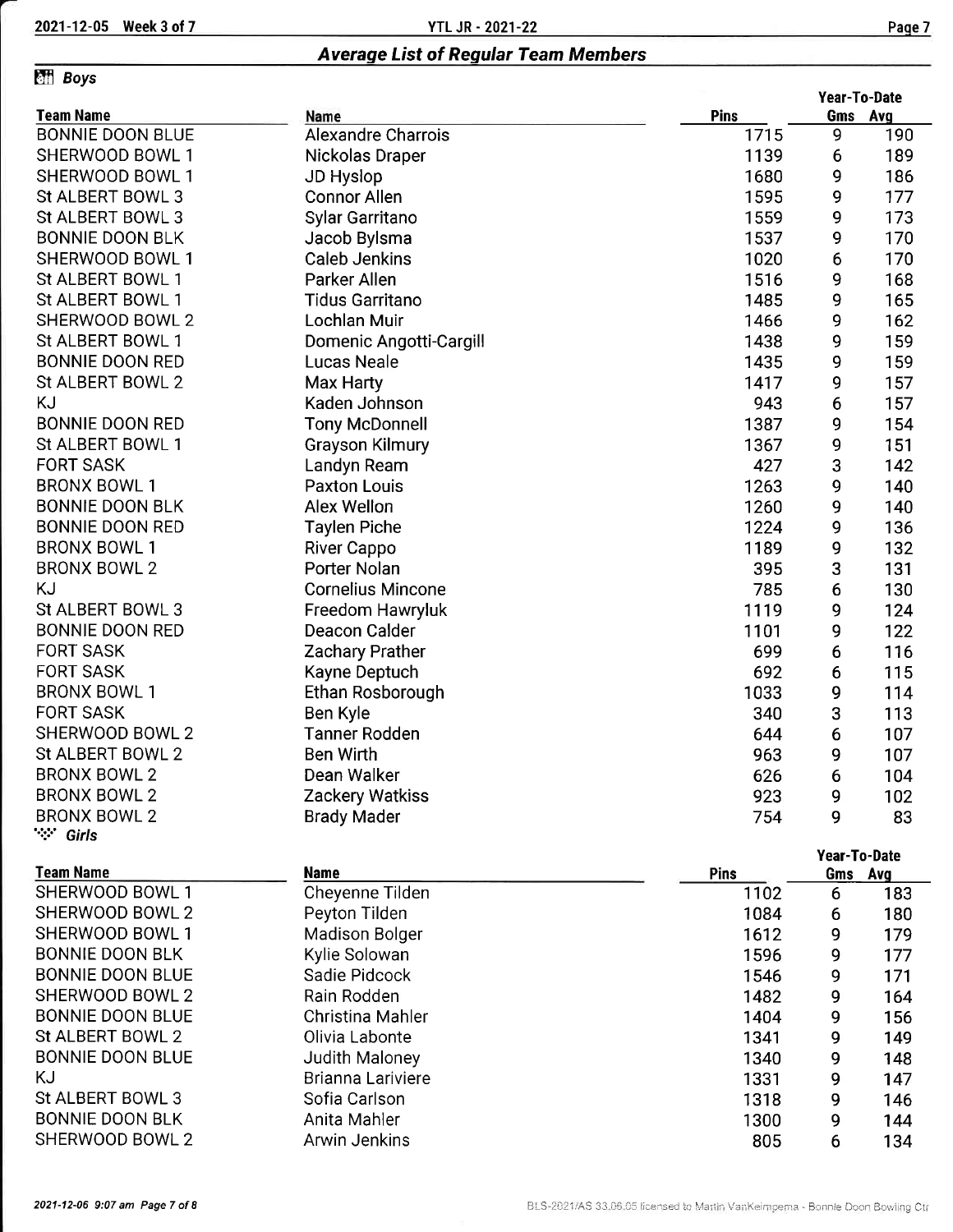2021-12-05 Week 3 of 7

| יחני |  |
|------|--|
|------|--|

|                     |                      |             | Year-To-Date |     |
|---------------------|----------------------|-------------|--------------|-----|
| <b>Team Name</b>    | Name                 | <b>Pins</b> | Gms Avg      |     |
| St ALBERT BOWL 2    | River Kidd           | 1202        | 9            | 133 |
| KJ                  | <b>Willow Hauk</b>   | 1154        | 9            | 128 |
| <b>BRONX BOWL 1</b> | Celine Kootenay      | 1133        | 9            | 125 |
| KJ                  | Daye-Lynne Cail      | 667         | 6            | 111 |
| <b>FORT SASK</b>    | <b>Brooke Wilson</b> | 630         | 6            | 105 |
| <b>FORT SASK</b>    | McKenna Prather      | 932         | 9            | 103 |
| <b>FORT SASK</b>    | Isla Lambert         | 310         | 3            | 103 |
| <b>BRONX BOWL 2</b> | Oksana Baerg         | 900         | q            | 100 |